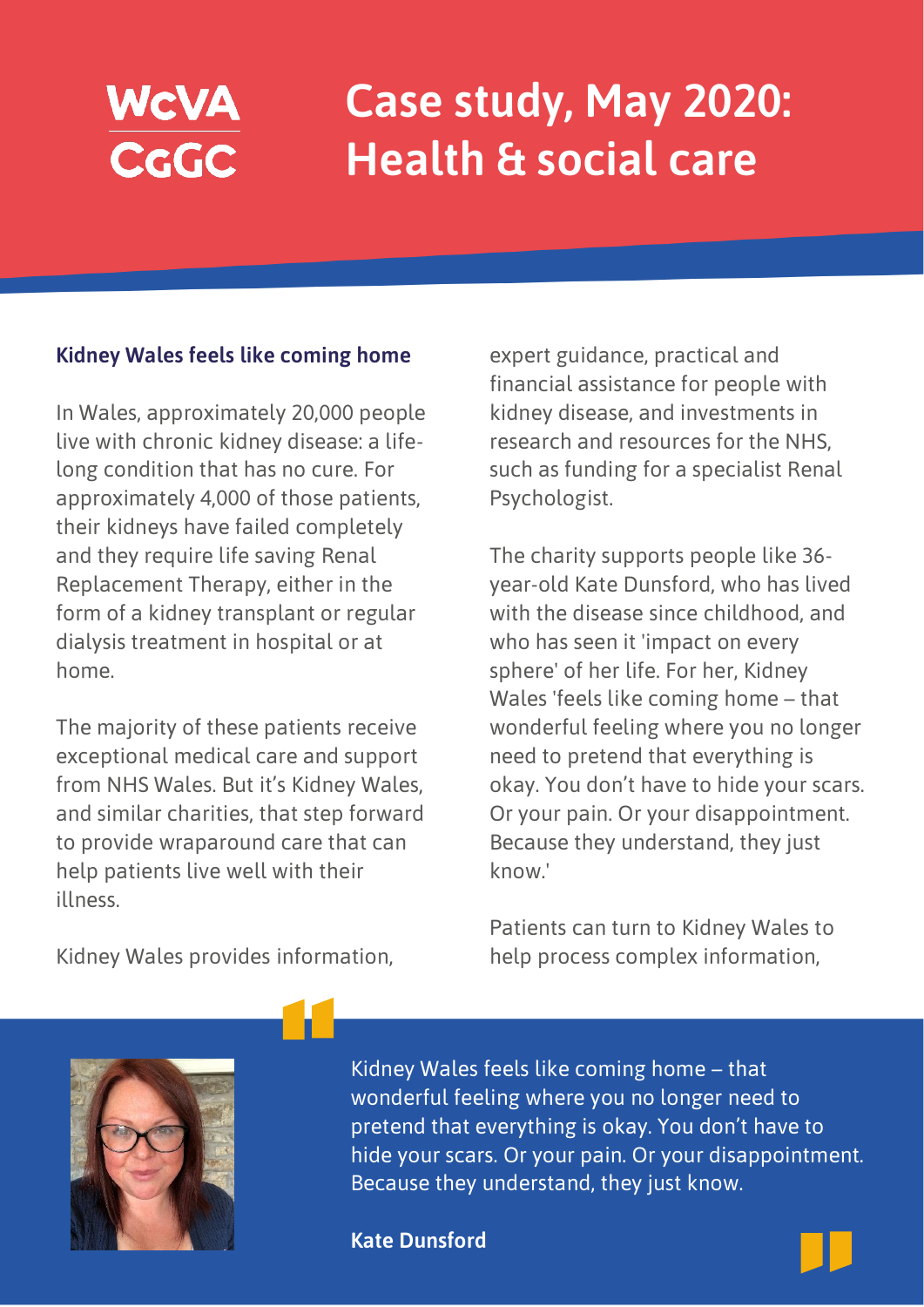come to terms with a diagnosis, find straightforward answers to insidious questions, meet other people with similar conditions who can really understand the pressures, and to meet their needs for emotional needs.

As Kate says: 'Kidney disease has undoubtedly changed the shape of my life, but has made me a stronger, more determined person. Kidney Wales has has played an integral part in my road to recovery, and I can't thank them enough.'

The Covid 19 pandemic has not stopped Kidney Wales and its fine work. If anything, they have redoubled their efforts. Most patients – particularly transplant recipients – have been classified as being extremely vulnerable to Covid 19 and have been advised to shield on medical grounds for 12 weeks, which means staying at home, some locked in their bedrooms, away from their own families.

Meanwhile, approximately 1,200 dialysis patients were mistakenly omitted from NHS Wales' initial 'shielding list', which has led to a great deal of confusion and anxiety for patients who have to travel to hospitals to receive life saving dialysis treatment three times a week.

In response, Kidney Wales has developed a lockdown community facebook group, signing up 350 members in the first fortnight, to

deliver official information specific to the needs of people with kidney disease and provide a forum for patients to share health and wellbeing advice. As part of the initiative, the charity arranged a live Q&A session with a transplant surgeon – a first of its kind in the UK, with 99 live viewers and 300 total views to date.

With many NHS Workers taken off their normal duties to meet the emergency Covid demand, this is just one way that Kidney Wales is working with specialist Renal Social Workers, Psychologists, Physios and Dieticians to co-ordinate and deliver expert support during lock down.

These are difficult times but Kidney Wales has been a great source of support and it's been really helpful to direct my patients to their resources.

**Dr Catherine O'Leary**

Clinical Psychologist, Dr Kate Shakespeare, says: 'I think the biggest thing for me is that Kidney Wales pushes the patient wellbeing agenda throughout all of this [Covid 19] and thought of new ways for us to support patients from afar. This has been hugely helpful to me as my focus has